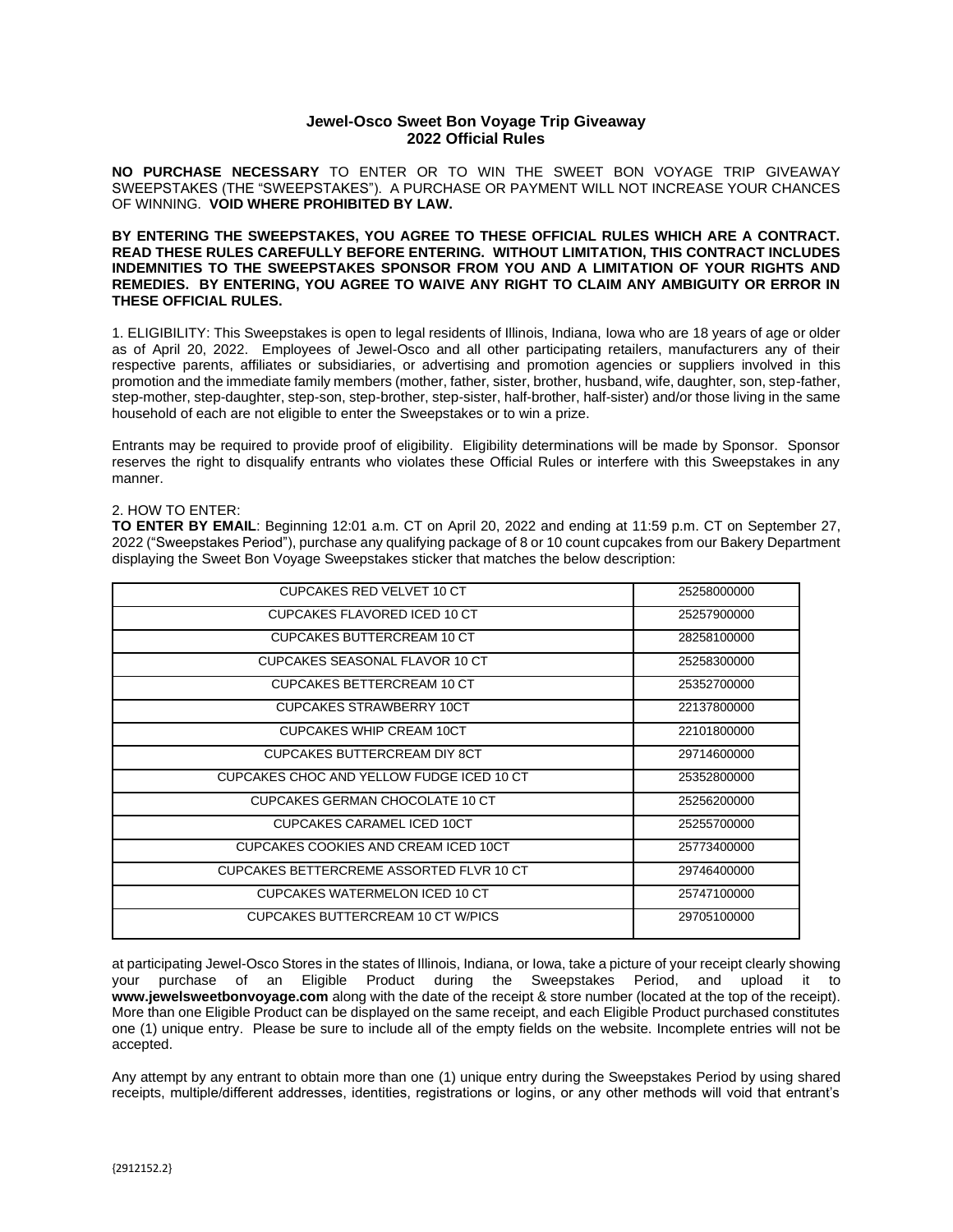submissions and that entrant may be disqualified from the Sweepstakes. Use of any robotic, automatic, programmed or similar entry method will void all entries and result in disqualification.

**TO ENTER WITHOUT A PURCHASE**: Hand print your Full Name, E-Mail Address, Street Address, City, State, Zip Code, Daytime Telephone Number and provide your signature (your signature certifies that you are 18 years of age or older and have complied with all of the Official Rules of this Sweepstakes) on a 3" x 5" card and mail to: 2022 Jewel-Osco Sweet Bon Voyage Trip Giveaway Attn: Bakery Department, 150 Pierce Rd., Suite 400 Itasca, IL 60143 to be entered in the Sweepstakes. All entries must be postmarked September 27, 2022. No photocopied or mechanically reproduced entries will be accepted; incomplete or illegible entries are not eligible. Sponsor is not responsible for lost, late, damaged, misdirected, incomplete, altered, illegible or postage due entries. There will be a limit of 1 entry per day.

Any attempt by any entrant to obtain more than one (1) unique entry during the Sweepstakes Period by using shared receipts, multiple/different addresses, identities, registrations or logins, or any other methods will void that entrant's submissions and that entrant may be disqualified from the Sweepstakes. Use of any robotic, automatic, programmed or similar entry method will void all entries and result in disqualification.

3. RANDOM DRAWING(S): Sponsor will conduct a random drawing on or about September 30, 2022 from among all eligible entries received. Sponsor will notify potential winners by telephone. Sponsor will make 3 attempts to contact one potential winner via telephone within 48 hours of the drawing. If Sponsor are unable to reach a potential winner by telephone within 48 hours after a potential winner's name is drawn, then that potential winner will be disqualified, and an alternate potential prize winner's entry will be drawn from all remaining eligible entries. Sponsor will not leave a message for a potential prize winner on an answering machine. Limit one prize per family or household. Your odds of winning a prize depend upon the number of eligible entries received.

4. GRAND PRIZE: One (1) Grand Prize will be awarded consisting of a round trip flight for four (4) to Orlando, Florida from a major commercial airport nearest the winner's residence (determined by Sponsor at its sole discretion), four (4) nights hotel accommodations for four (4) in the Orlando area, a 4-day Theme Park Pass for four (4), \$800 Visa Gift Card food stipend for four (4), \$200 ground transportation stipend, Memory Maker and Magical Extra Package, Keepsake Luggage Tags and travel protection plan. The Approximate Retail Value ("ARV") of the Grand Prize is up to \$10,000.00. The ARV of travel may vary based on airfare fluctuations and distance between departure and destination. If the actual value of the prize turns out to be less than the stated ARV, the difference between actual and approximate retail value will not be awarded. Sponsor will help facilitate trip between the Sweepstakes winner and Sponsor's travel agent with final booking and coordinating logistics being the responsibility of the Sweepstakes winner. The winner will be solely responsible for any and all expenses and incidental travel costs in excess of the travel stipend or the description herein, including but not limited to any and all hotel, resort or property fees, ground transportation, gasoline, tolls, parking, meals and beverages, travel upgrades, baggage fees, personal incidentals, taxes and gratuities. Sponsors assume no responsibility for cancelled, delayed, suspended or rescheduled flights, events (including park schedules) or other activities beyond their control and winner will not be reimbursed. Gift cards are subject to the terms, conditions, and restrictions as set by the issuer. Winner and hid/her guests must have all necessary identification and/or travel documents (e.g., a valid U.S. driver's license) required for travel. Winner and travel guests must utilize prize on same itinerary. Travel must be booked at least 30 days prior to departure and trip must be completed within one year of award or prize will be forfeited. If the prizewinner is unavailable within the designated dates, the specified prize will be forfeited and may or may not be awarded to an alternate prizewinner at the sole discretion of the Sponsor. Any changes to completed arrangements, once booked, are the sole responsibility of the winner, and are solely at the winner's expense. Travel, hotel and passes subject to availability and blackout dates. Travel is subject to the terms and conditions set forth in these Official Rules, and those set forth by the Sponsor's airline carrier of choice as detailed in the passenger ticket contract. If winner's guest is a minor (as determined by his/her state of residence), winner must be minor's parent/legal guardian and must complete required paperwork on behalf of minor, as applicable. NO MINOR MAY ACCOMPANY WINNER AS A GUEST IF THE WINNER IS NOT THE MINOR'S PARENT OR LEGAL GUARDIAN. ALL MINORS MUST BE ACCOMPANIED AT ALL TIMES (INCLUDING, BUT NOT LIMITED TO, HOTEL STAY AND ALL PRIZE-RELATED EVENTS) BY MINOR'S PARENT OR LEGAL GUARDIAN. Travel companion must execute liability/publicity releases prior to issuance of prize documents. Restrictions, conditions, and limitations may apply. Lost, mutilated, or stolen tickets, vouchers or certificates will not be replaced. If winner's guest is a minor (as determined by his/her state of residence), winner must be minor's parent/legal guardian and must complete required paperwork on behalf of minor, as applicable. Travel companions must execute liability/publicity releases prior to issuance of prize documents. Restrictions, conditions and limitations may apply. Lost, mutilated, or stolen tickets, vouchers or certificates will not be replaced.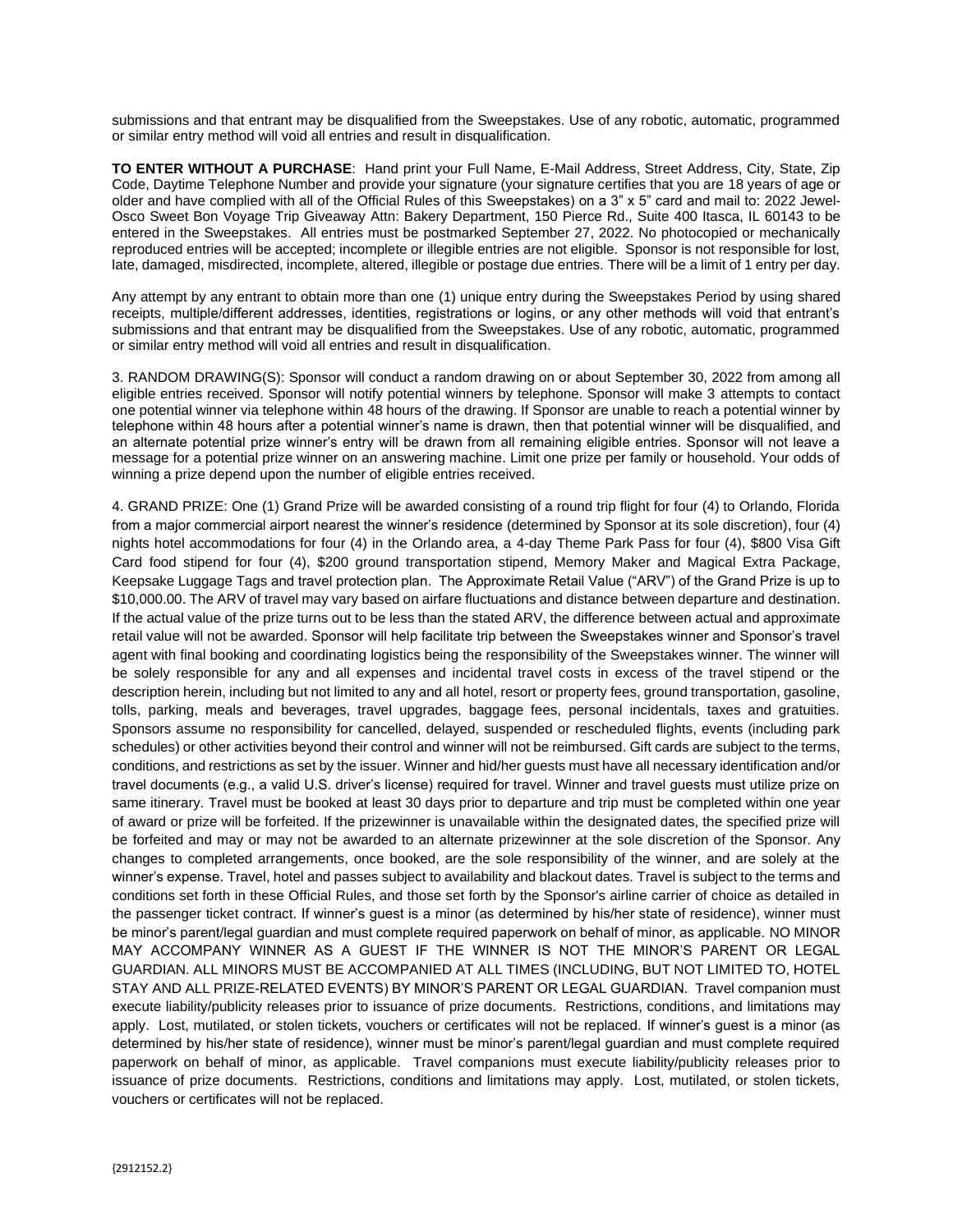5. GENERAL RULES: **VOID WHERE PROHIBITED BY LAW. NO PURCHASE NECESSARY TO ENTER OR WIN.** Sponsor's decisions with respect to all aspects of the Sweepstakes are final and binding. No more than the advertised number of prizes will be awarded. A prize winner may not substitute or transfer any prize. Sponsor will report the total value of the prize to the IRS and furnish winner with a federal Form 1099-MISC for an ARV of \$600 or more. Winners must provide their social security number and, if requested, a completed Form W-9 to Sponsor for tax reporting purposes, and are solely responsible for payment of all federal, state, and local taxes incurred as a result of the award of a prize. All federal, state and local laws and regulations apply. All materials entrants submit become the property of the Sponsors and Sponsors will not return such materials. Any prize/prize notification returned to Sponsors as undeliverable will result in the entrant being disqualified from the Sweepstakes, and Sponsors will select an alternate entrant as the prize winner if time allows. Sponsor reserves the right, at its sole discretion, to cancel, terminate, modify or suspend the Sweepstakes if it becomes technically corrupted and select winner by random drawing from among all eligible entries received prior to such cancellation, or termination, modification, or suspension. Any attempt by any person to undermine the legitimate operation of the Sweepstakes may be a violation of criminal and civil law, and, should such an attempt be made, Sponsor reserves the right to seek damages from any such person to the fullest extent permitted by law. Sponsor's failure to enforce any term of these Official Rules shall not constitute a waiver of that provision.

6. LIMITATION OF LIABILITY: Winner and his/her guests (or the parent/legal guardian if guest is a minor) must execute a Release of Liability/ Publicity Release Form as a condition to being awarded a prize. By entering the Sweepstakes or accepting a prize, Sweepstakes entrant and/or the prize winner consents to the Sponsor and its agencies' use of the winner's name and likeness for purposes of advertising and trade in perpetuity without further compensation, unless prohibited by law. Sponsors reserve the right to substitute a prize of equal or greater value for any prize offered in this Sweepstakes. By entering the Sweepstakes or accepting a prize, the Sweepstakes entrant and/or prize winner agrees to defend, indemnify, and hold harmless Jewel Food Stores, Inc. and American Drug Stores, Inc. ("Jewel-Osco"), and their respective owners, subsidiaries, affiliates, partners, directors, officers, employees and assigns, against any and all claims, liabilities, debts, obligations, costs, fees, expenses, actions and causes of action arising out of or in any way related to the Sweepstakes; these Official Rules; any Sweepstakes entry; the negligence of the Sponsors; the acceptance, possession, misuse or use of any prize; and any participation in the Sweepstakes. Winners assume all liability for any injury or damage caused or claimed to be caused by participation in this promotion or use or redemption of any prize and expressly agrees to forever waive, release, discharge, and covenant not to sue Sponsor or its owners, subsidiaries, affiliates, partners, directors, officers, employees and assigns for any cause of action arising out of or in any way related to the Sweepstakes; these Official Rules; any Sweepstakes entry; the negligence of Sponsor; the acceptance, possession, misuse or use of any prize; and any participation in the Sweepstakes. By entering the Sweepstakes or accepting a prize, Sweepstakes entrant and/or prize winner represents and warrants that he or she owns and/or has the authority to release the claims stated herein. As a condition to participating in this Sweepstakes, each entrant agrees that (a) any and all disputes that cannot be resolved between the parties, and all causes of action arising out of or in connection with this Sweepstakes shall be resolved individually, without resort to any form of class action, exclusively before a court located in Cook County, Illinois, having competent jurisdiction, which court shall apply the laws of the State of Illinois, without regard to the conflicts of law principles thereof; (b) any and all claims, judgments and awards shall be limited to actual out-of-pocket costs incurred, including costs associated with entering this Sweepstakes, but in no event attorneys' fees; and (c) under no circumstances will entrant be permitted to obtain awards for, and entrant hereby waives all rights to claim, indirect, punitive, incidental and consequential damages and any other damages, other than for actual out-of-pocket expenses, and any and all rights to have damages multiplied or otherwise increased. SOME JURISDICTIONS DO NOT ALLOW THE LIMITATIONS OR EXCLUSION OF LIABILITY FOR INCIDENTAL OR CONSEQUENTIAL DAMAGES, SO THE ABOVE MAY NOT APPLY TO YOU. The entrant and Sponsor hereby waive any and all right to trial by jury. If any provision of these Official Rules is declared or found by a court of competent jurisdiction to be illegal, unenforceable or void, then such provision will be null and void but each other provision hereof not so affected will be enforced to the full extent permitted by applicable law. Sponsor is not responsible for winner limitations that prevent acceptance or use of any prize. By participating in this promotion, entrants agree to be bound by the Official Rules and the decisions of the Sponsor. Sponsors reserve the right to prohibit an individual from participating in this Sweepstakes if Sponsors suspect the individual has engaged in fraud or tampering, directly or through others, with respect to this Sweepstakes or any other promotion of Sponsors, or if the individual fails to comply with any requirement of participation as stated herein or with any provision in these Official Rules. Sponsors are not responsible for late, lost, damaged, incomplete, illegible, postage due, or misdirected mail, incorrect announcements of any kind, or Internet, e-mail, technical, hardware, software, or transmission failures of any kind. Proof that an entrant has submitted an entry will not be deemed proof that Sponsors received such entry. Any use of robotic, automatic, programmed or the like methods of participation will void all such submissions by such methods. Sponsors are not responsible for any typographical or other error in the printing, the offering or the announcement of any prizes or in the administration of the promotion or contest.

7. PRIVACY: Please review Sponsor's Privacy Policy at https://www.albertsonscompanies.com/about-us/ourpolicies/privacy-policy.html and Terms of Use at https://www.albertsonscompanies.com/about-us/our-policies/terms-of